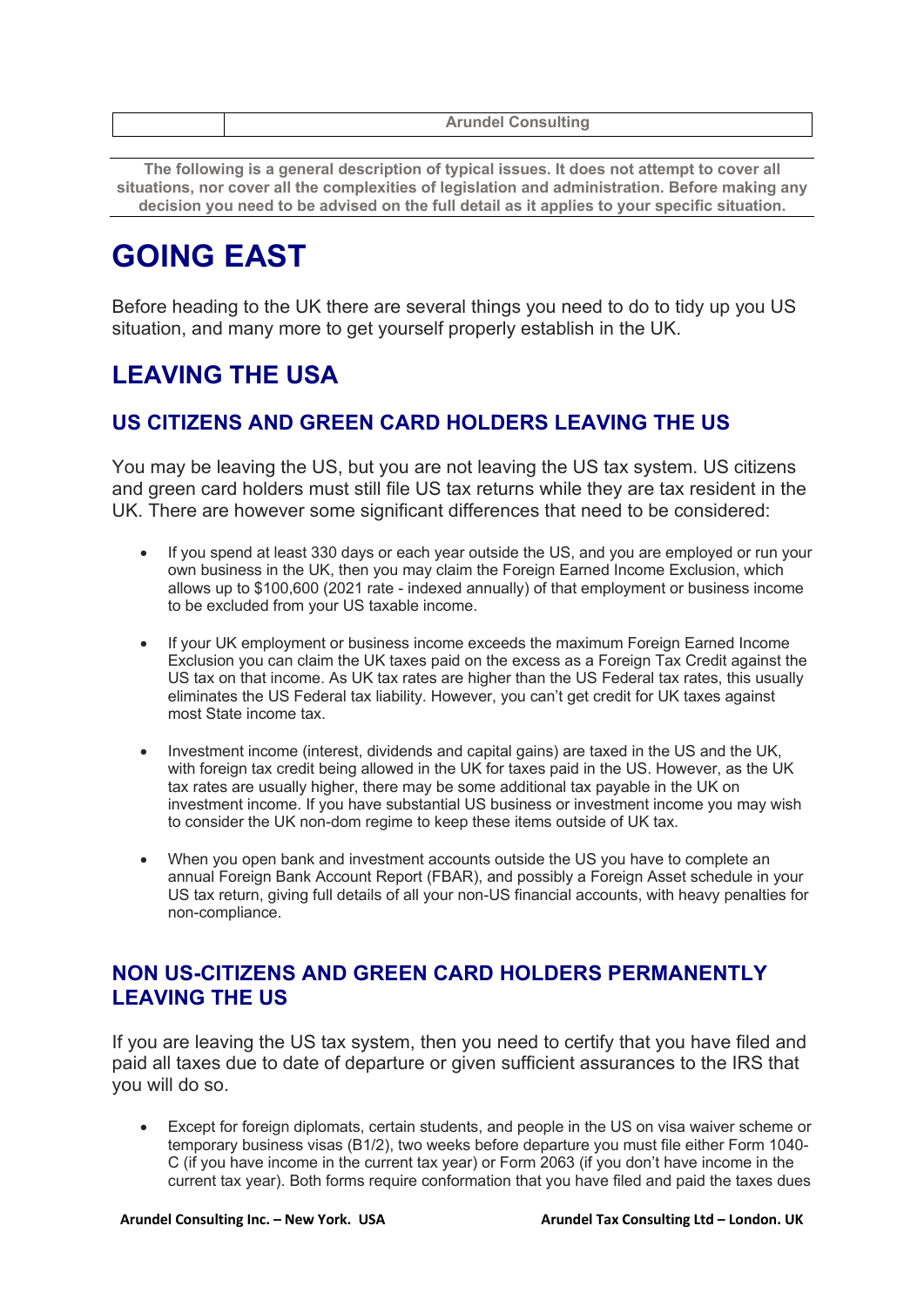on all tax returns due before your departure, and on Form 1040-C a computation of tax due on the current year income. It also requires payment of that estimated tax due, or security that it will be paid.

• Green Card holders who are leaving after more than eight of the last fifteen years resident in the US (Long Term Resident) must comply with the same rules as people revoking their US citizenship. They need to file form 8854. This form requires confirmation that all Federal tax returns have been filed for the last five years, and all taxes due have been paid. It also requires a statement of global net assets (valued at current market prices). Those with average tax liability over the last five years over \$171,000 (2020 -indexed), or who's net assets exceed \$2 million, may be liable for Expatriation tax on unrealized gains on their assets, deferred compensation and some tax deferred accounts such as IRAs and 529 plans.

### **TAX PLANNING CONSIDERATIONS BEFORE LEAVING THE US**

- **Should you sell your US house?** Often when changing countries, the length of time that you will be away is uncertain. One way of dealing with that uncertainty is to retain your old home and rent it out until you return. However, if your US home has increased substantially in value since you purchased it, this may not be the best strategy. The first \$250,000 (\$500,000 for a married couple) of gain on your primary home can be excluded from your taxable income if you have lived in in for two of the last five years before the sale. Not selling the home within the first three years of leaving it means that this exclusion is no longer available. That could cost you up to \$100,000 in additional taxes.
- **Rationalizing your investments.** If you hold on to your US investments and then sell them generating a capital gain when you are resident in the UK then that gain will be taxed at UK rates which are higher than US rates. It may make sense to realized significant gains before you leave the US, even if you reinvest in similar stocks at a later date. You also need to understand how recent regulations have narrowed the range of investment opportunities available to you. US rules mean that once you are not resident in the US you can no longer buy US Mutual Funds. Most will allow you to retain funds already invested if you intend to return to the US and can give them a US mailing address, but they can't accept any new investments. This includes mutual funds held through an IRA. However, beware that the UK treats most US mutual funds as "non-reporting" entities. This means that capital gains made while you are resident in the UK will be taxed at higher regular income rates rather than capital gains rates. Again, you may wish to sell and report the gains before you establish UK residence or decide to hold the investment unchanged until you return to residence in the US. Although you can hold direct investments in US stocks and bonds while non-resident, it may be very difficult to set up a new broker account once you cease to be US resident, so make sure you set up all the US broker and bank accounts you need before leaving. The investment situation does not improve if, while UK resident, you choose to invest in UK pooled investment funds (mutual funds, ETF's, hedge funds etc.). They are regarded in the US as Passive Foreign Investment Companies (PFIC). Income from a PFIC suffers not only a heavy penalty rate of US tax but demanding compliance paperwork with heavy penalties for errors in reporting. As a result of these restrictions, and the heavy compliance costs imposed by FACTA, many UK banks and investment managers will not provide investment products to US citizens or green card holders. You may need to search a while to get the service you need or to hang on to your US brokerage account for as long as you can. The only bright spot is that there are a few US mutual funds that have done the additional work to be registered as UK Qualified Reporting funds so the US citizens can invest in them from the UK without the UK tax penalty. If you wait until you have UK tax residence before addressing your investment strategy you may find your options are narrow and more expensive that planning your situation before leaving the US.
- **Your pensions.** Fortunately, there is a treaty between the UK and the US that recognizes the treatment of pension funds, including 401(k) and similar funds (but not IRA's), and does not apply these tax rules to investments held within such funds.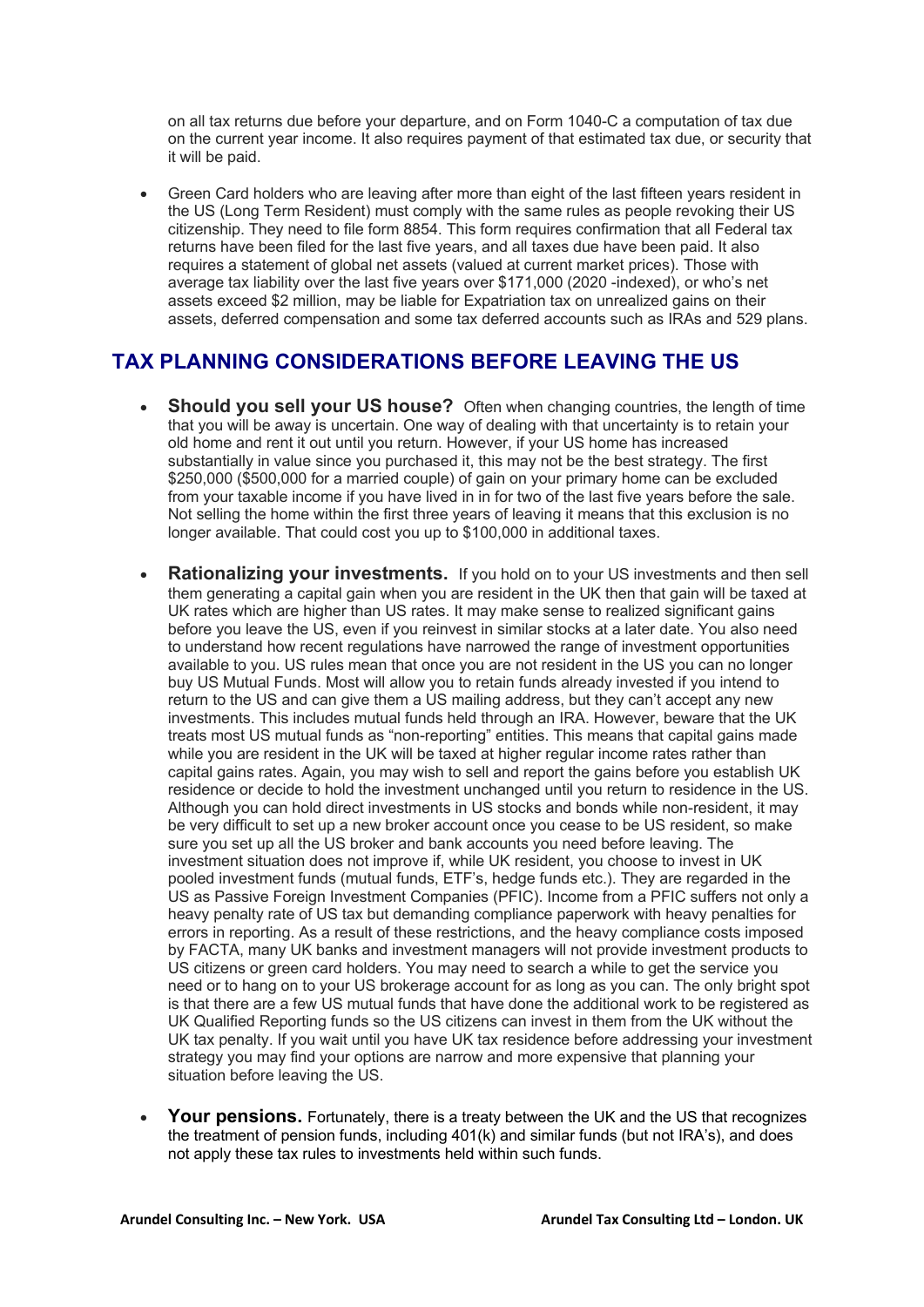• **Social Security.** The UK and US have a treaty (Totalisation Agreement) on Social Security. If your US employer sends you to the UK for a fixed period of less than 5 years then you stay in the US system and the US employer pays into US Social Security for you and provides the UK employer with a certificate excluding you from paying UK National Insurance. In all other cases you stop paying into US Social Security and become liable for UK National Insurance. If necessary, years of contributing into the UK National Insurance scheme can be used when determining eligibility for US Social Security benefits.

# **ARRIVING IN THE UK**

# **SOME CHARACTERISTICS OF THE UK TAX SYSTEM**

Many parts of the UK system are similar to the US, but there are a some very significant differences:

- **The UK system taxes only individuals.** Married couples can't file a joint return. This means couples who have very unequal incomes may pay more tax under the UK system than the US, and they need to look closely at mechanisms to share income more equally, possibly by transferring the ownership of investments from the high income to the lower income partner.
- **Potential tax breaks on non-UK sourced income.** If you are not domiciled in the UK, with significant income from outside the UK (such as from non-UK business ownership or investments) and if you do not need the funds in the UK, then you can forego your tax-free personal allowance (£12,500 pa) in return for not paying UK taxes on your non-UK income that you don't remit to the UK.
- **Tax withholding - Pay As You Go (PAYE).** The UK has a much more sophisticated system for withholding tax (PAYE Tax codes) from employment income, so that if you only have employment income you may not need to file a tax return at all in the UK
- **Tax year.** The UK tax year runs from April 6<sup>th</sup> until April 5<sup>th</sup> of the following year.

# **RESIDENCE AND DOMICILE**

These are two important concepts that impact your UK tax situation.

Your domicile is your long-term home. You acquire your domicile of origin at birth, usually inherited from your father. You may also acquire a domicile of choice by moving your residence and economic activity to another country with the intent to make it a permanent home. When you move from the US to the UK you do not normally change your domicile. One exception is if you are planning to make the UK your permanent home and acquire a domicile of choice in the UK. The other is if you had established a domicile of choice in the US (or some other country) but had a domicile of origin in the UK. Under recent legislation, for tax purposes, you will be deemed to be re-domiciled in the UK from the start of the second full tax year after you arrive back in the UK. Domicile is critical for UK Inheritance Tax. Not having UK domicile also may permit certain non-UK sourced income to be excluded from UK income and capital gains tax.

**Tax residence in the UK.** Tax residence is determined by the number of days physically present in the UK during the tax year. The number of days to be resident however depends on a variety of circumstances, including the number of days you work in the UK, whether you have accommodation available to you, whether you have a spouse or dependent children in the UK, and the pattern of visits in recent years. The only straightforward part is if you are in the UK for more than 183 days in a UK tax year then you are definitely UK tax resident for that year. Lots of UK ties and